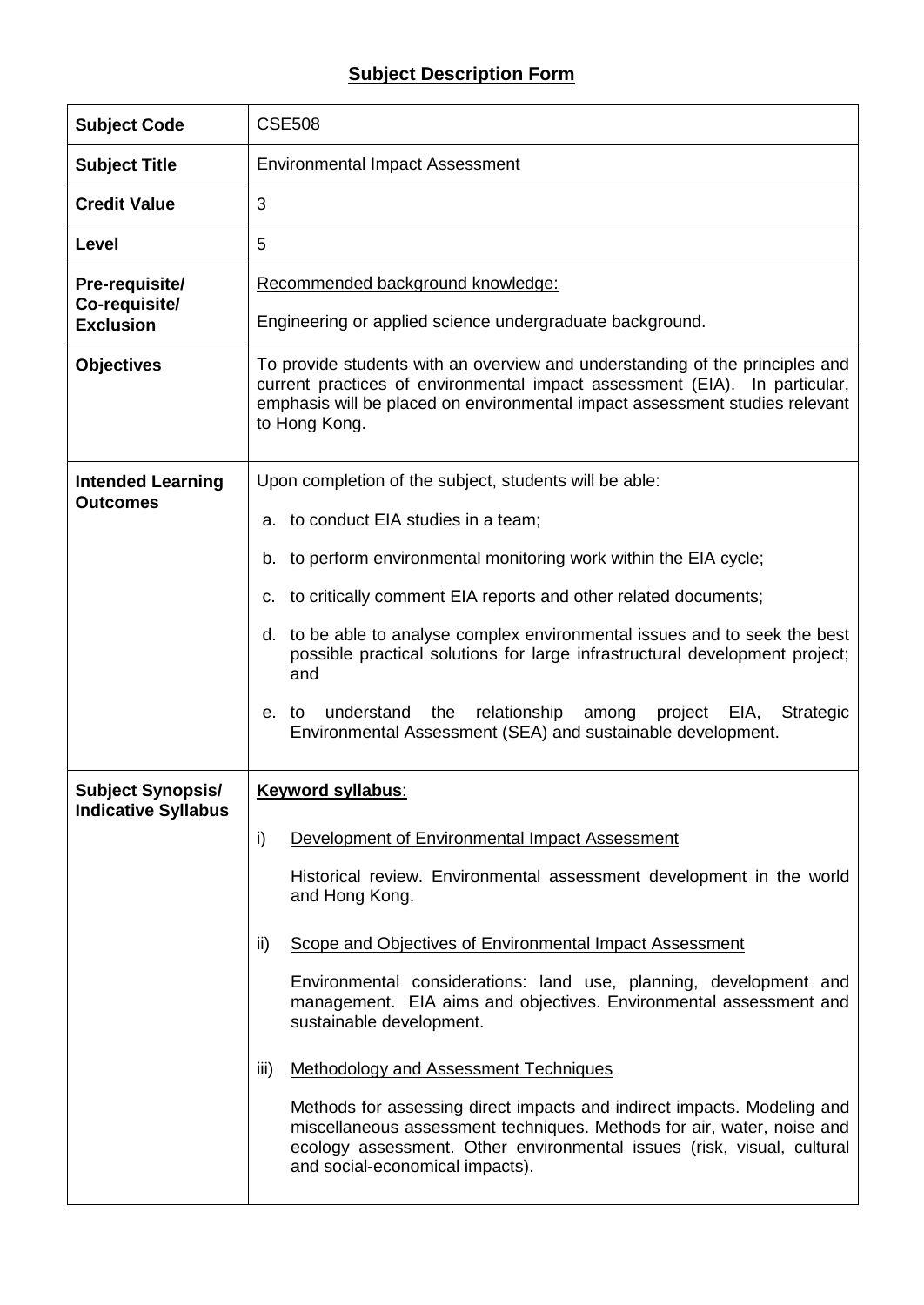|                                                                                           | iv)                                                                   |                                                                                                                                                    | Monitoring and Baseline Studies |                                                                                      |            |            |            |                |  |
|-------------------------------------------------------------------------------------------|-----------------------------------------------------------------------|----------------------------------------------------------------------------------------------------------------------------------------------------|---------------------------------|--------------------------------------------------------------------------------------|------------|------------|------------|----------------|--|
|                                                                                           |                                                                       | Environmental effects. Baseline studies requirements. Special field<br>studies. Environmental monitoring and audit.                                |                                 |                                                                                      |            |            |            |                |  |
|                                                                                           |                                                                       | Air, water, ecological, socioeconomic, visual, risk impact assessments.<br>Environmental quality and regulatory requirements.<br>control measures. |                                 |                                                                                      |            |            |            | Mitigation and |  |
|                                                                                           | V)                                                                    | <b>Environmental Impact Statement</b>                                                                                                              |                                 |                                                                                      |            |            |            |                |  |
|                                                                                           |                                                                       | Role of Environmental Impact Statement, Statement Scope & Content,<br>Report writing techniques.                                                   |                                 |                                                                                      |            |            |            |                |  |
|                                                                                           |                                                                       | vi) Case Studies                                                                                                                                   |                                 |                                                                                      |            |            |            |                |  |
|                                                                                           |                                                                       | Selected case studies on the EIA of infrastructure and other development<br>projects.                                                              |                                 |                                                                                      |            |            |            |                |  |
| <b>Teaching/Learning</b><br><b>Methodology</b>                                            | The subject teaching will include the following elements:             |                                                                                                                                                    |                                 |                                                                                      |            |            |            |                |  |
|                                                                                           | a. Lectures – to introduce the basic concepts and assessment methods; |                                                                                                                                                    |                                 |                                                                                      |            |            |            |                |  |
|                                                                                           |                                                                       | b. Tutorials – to answer student questions in the learning processes;                                                                              |                                 |                                                                                      |            |            |            |                |  |
|                                                                                           |                                                                       | c. Group discussion and presentations – to let students play different roles<br>in the EIA process;                                                |                                 |                                                                                      |            |            |            |                |  |
|                                                                                           |                                                                       | d. Reading materials and video presentations – to give students examples in<br>local EIA case studies;                                             |                                 |                                                                                      |            |            |            |                |  |
|                                                                                           |                                                                       | e. Seminars on EIA practices by invited speakers from government<br>agencies and professional environmental consultants; and                       |                                 |                                                                                      |            |            |            |                |  |
|                                                                                           | f.                                                                    | Course work and term project (individual cases study) on EIA in Hong<br>Kong.                                                                      |                                 |                                                                                      |            |            |            |                |  |
| <b>Assessment</b>                                                                         |                                                                       |                                                                                                                                                    |                                 |                                                                                      |            |            |            |                |  |
| <b>Methods in</b><br><b>Alignment with</b><br><b>Intended Learning</b><br><b>Outcomes</b> |                                                                       | Specific assessment<br>methods/tasks                                                                                                               | $\%$<br>weighting               | Intended subject learning outcomes<br>to be assessed (Please tick as<br>appropriate) |            |            |            |                |  |
|                                                                                           |                                                                       |                                                                                                                                                    |                                 | a.                                                                                   | b.         | C.         | d.         | е.             |  |
|                                                                                           |                                                                       | 1. Continuous<br>Assessment                                                                                                                        | 50%                             | $\sqrt{ }$                                                                           | $\sqrt{ }$ | $\sqrt{ }$ | $\sqrt{ }$ | $\sqrt{ }$     |  |
|                                                                                           |                                                                       | 2. Written Examination                                                                                                                             | 50%                             | $\sqrt{ }$                                                                           | $\sqrt{}$  | $\sqrt{}$  | $\sqrt{}$  | $\sqrt{ }$     |  |
|                                                                                           |                                                                       | Total                                                                                                                                              | 100%                            |                                                                                      |            |            |            |                |  |
|                                                                                           |                                                                       | Written examination is evaluated by final examination.                                                                                             |                                 |                                                                                      |            |            |            |                |  |
|                                                                                           |                                                                       | Students must attain at least Grade D in both coursework and final                                                                                 |                                 |                                                                                      |            |            |            |                |  |
|                                                                                           |                                                                       | examination (whenever applicable) in order to attain a passing grade in the<br>overall result.                                                     |                                 |                                                                                      |            |            |            |                |  |